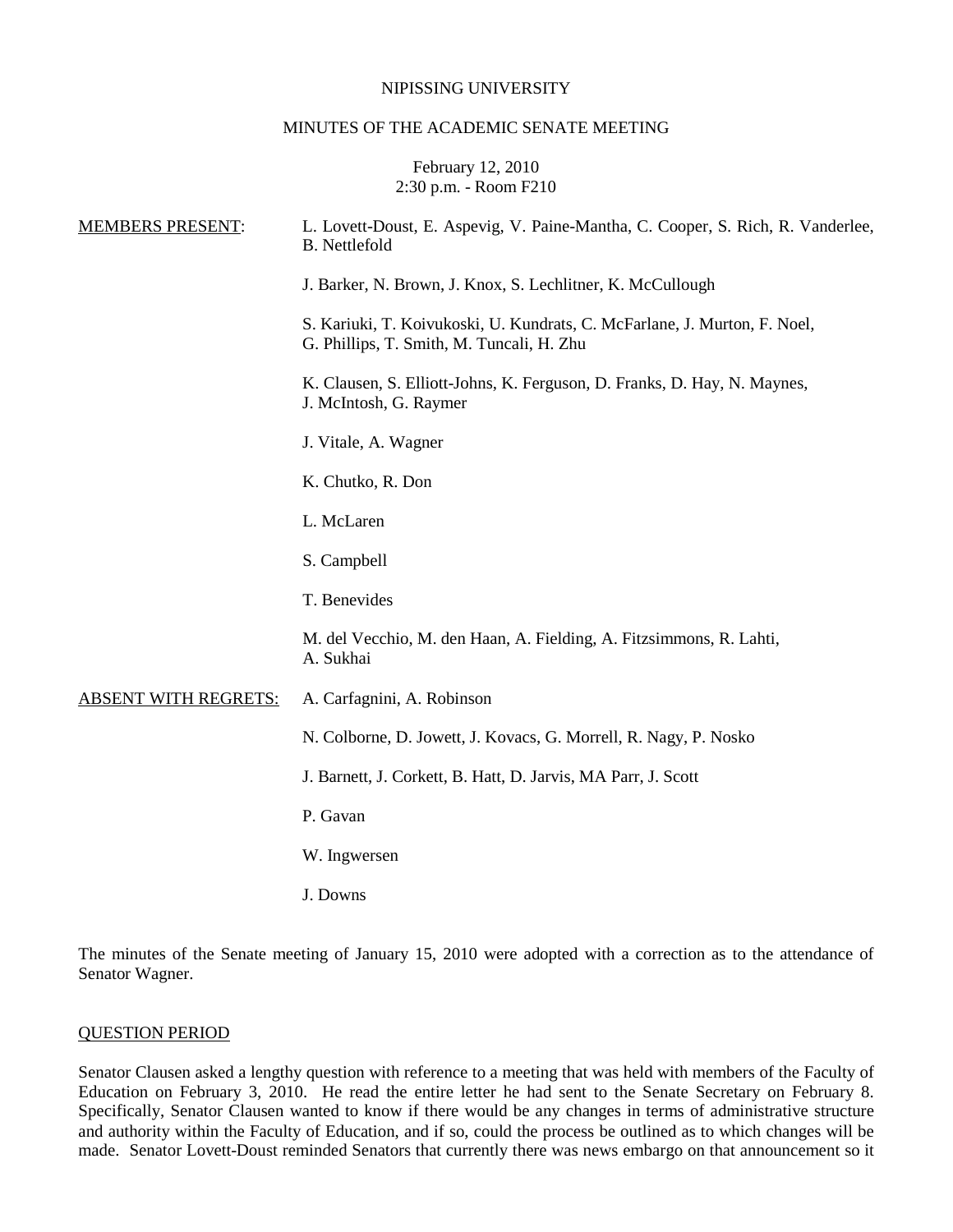should be treated with confidentiality until March 18. She did indicate however, that the announcement would not necessitate any changes within the faculty.

### REPORTS OF STANDING COMMITTEES AND FACULTY OR UNIVERSITY COUNCILS

#### Senate Executive Committee

- MOTION 1: Moved by E. Aspevig, seconded by J. McIntosh that the Report of the Senate Executive Committee dated February 4, 2010 be received. CARRIED
- MOTION 2: Moved by E. Aspevig, seconded by C. McFarlane that diplomas be awarded to students listed on Appendix A who have completed all requirements for their respective degrees and certificates. CARRIED

#### Academic Planning Committee

- MOTION 3: Moved by E. Aspevig, seconded by G. Phillips, that the Report of the Academic Planning Committee dated January 29, 2010 be received. CARRIED
- MOTION 4:Moved by E. Aspevig, seconded by G. Phillips that Senate give Stage 3 implementation approval to the Joint Certificate in Digital Humanities, as outlined. CARRIED

# Undergraduate Studies Committee

- **December 15, 2009 Report**
- MOTION 5: Moved by C. Cooper, seconded by C. McFarlane that Senate receive the Report of the Undergraduate Studies Committee dated, December 15, 2009. CARRIED

#### *Gender Equality and Social Justice:*

- MOTION 6: Moved by C. Cooper, seconded by C. McFarlane that Senate approve the modification of the course description for GEND3037 Applied Activism, as outlined. CARRIED
- MOTION 7: Moved by C. Cooper, seconded by J. Murton that Senate approve the modification of the course description for GEND2306 Art and Social Justice, as outlined. CARRIED
- MOTION 8: Moved by C. Cooper, seconded by C. McFarlane that Senate approve the title change and modification of the course description for GEND3207 The United Nations and International Justice, as outlined. CARRIED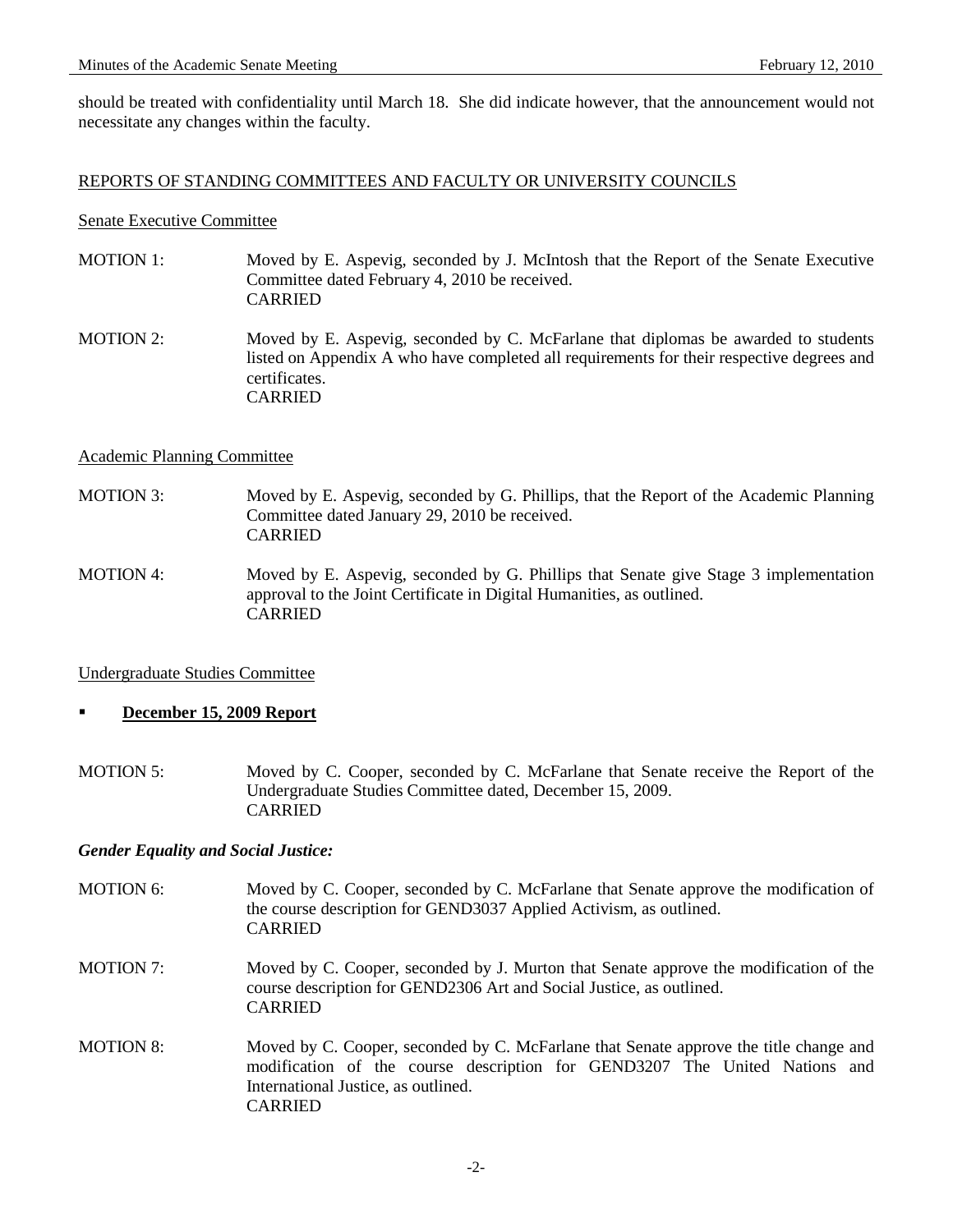| MOTION 9:         | Moved by C. Cooper, seconded by G. Phillips that Senate approve the cross-coding of                                                                                       |
|-------------------|---------------------------------------------------------------------------------------------------------------------------------------------------------------------------|
|                   | GEND3205 to the existing course PHIL3205 Philosophy of Sex and Love, as outlined.<br><b>CARRIED</b>                                                                       |
| <b>MOTION 10:</b> | Moved by C. Cooper, seconded by C. McFarlane that Senate approve the cross-coding of                                                                                      |
|                   | RLCT3205 to the existing course PHIL3205 Philosophy of Sex and Love, as outlined.<br><b>CARRIED</b>                                                                       |
| <b>MOTION 11:</b> | Moved by C. Cooper, seconded by C. McFarlane that Senate approve the addition of                                                                                          |
|                   | GEND3205 to the Culture and Criticism stream, as outlined.<br><b>CARRIED</b>                                                                                              |
| Sociology:        |                                                                                                                                                                           |
| <b>MOTION 12:</b> | Moved by C. Cooper, seconded by C. McFarlane that Senate approve the change in                                                                                            |
|                   | restrictions for all 4000 level SOCI courses for students in the fourth year of Honours<br>Sociology and/or Criminal Justice from: those who have completed 36 credits in |
|                   | Sociology/and or Criminal Justice to those who have completed 24 credits in Sociology                                                                                     |

### *School of Criminal Justice & Legal Studies:*

and/or Criminal Justice.

CARRIED

- MOTION 13: Moved by C. Cooper, seconded by J. Barker that Senate approve the modification of CRJS2106 Psychology and the Law, as outlined. CARRIED
- MOTION 14**:** Moved by C. Cooper, seconded by J. Barker **t**hat Senate approve that CRJS2206 Introduction to Canadian Law be recoded to CRJS1206, as outlined. CARRIED
- **January 22, 2010 Report**
- MOTION 15: Moved by C. Cooper, seconded by G. Phillips that Senate receive the Report of the Undergraduate Studies Committee dated, January 22, 2010. CARRIED
- MOTION 16: Moved by C. Cooper, seconded by J. Barker that Senate approve the proposed Certificate in Health Studies and Gerontology as outlined. CARRIED
- MOTION 17: Moved by C. Cooper, seconded by C. McFarlene that Senate consider motions 3 28 of the USC report dated January 22, 2010, as one omnibus motion. CARRIED
	- **Motion 3:** That Senate approve that the name for GEOG2017 be changed from "Introduction" to Cartography and Geographic Information Systems" to Introduction to Geomatics" and that the course description be updated as described in the accompanying document.
	- **Motion 4:** That Senate approve that GEOG2206: Population Geography be changed to a third year course GEOG3306 "Population Geography".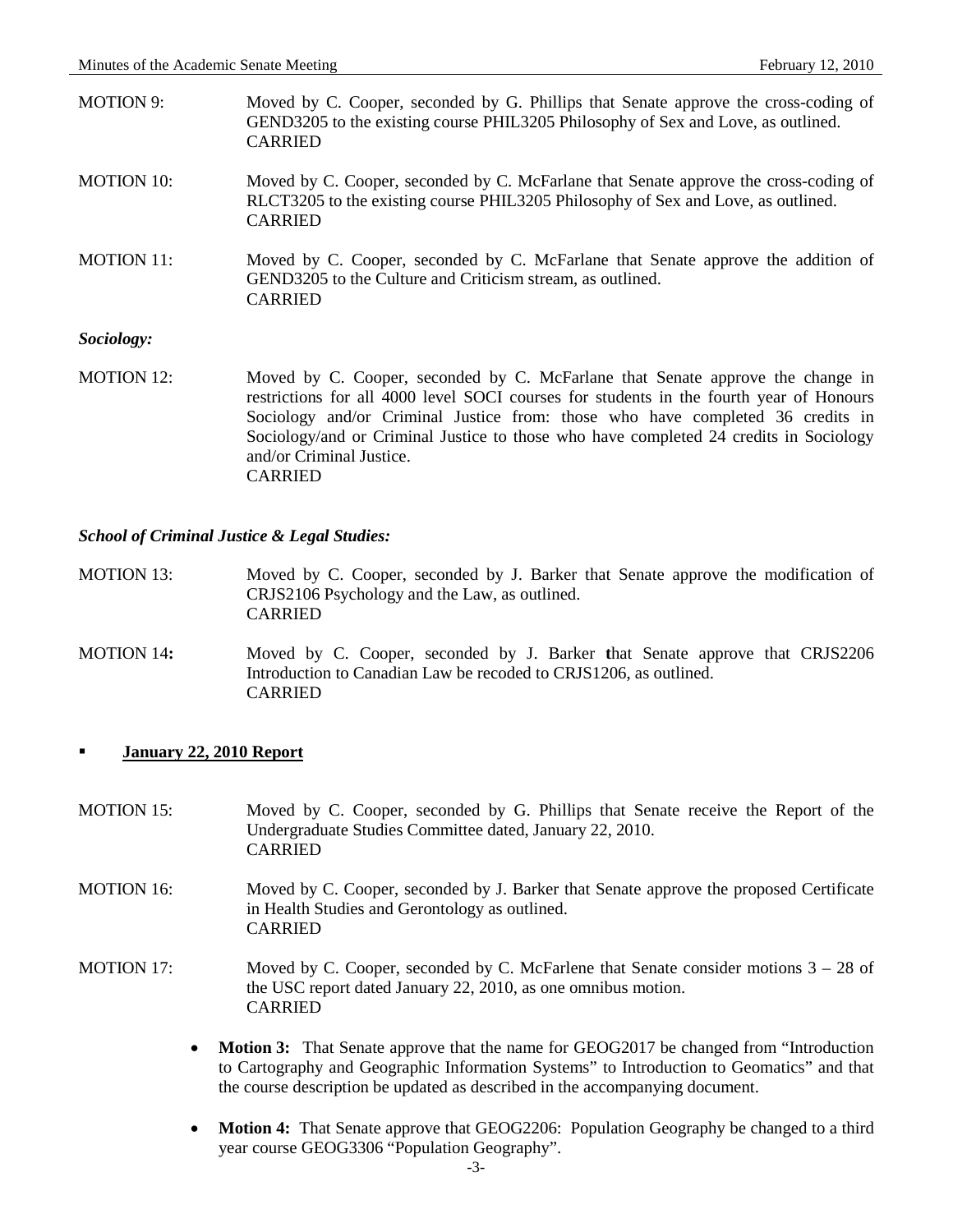- **Motion 5:** That Senate approve that the name for GEOG3016 be changed from "Field and Laboratory Techniques in Physical Geography" to "Field Techniques in Geography" and that the course description be updated as described in the accompanying document.
- **Motion 6:** That Senate approve that the name of GEOG4317: Issues in Economic Geography and Development be changed to "Issues in Global Economic Geographies" and that the course description be updated as described in the accompanying document.
- **Motion 7:** That Senate approve the addition of GEOG2226 Environment and Society, to the Geography curriculum.
- **Motion 8:** That Senate approve the deletion of GEOG2227 Introduction to Natural Resource Planning and Management from the Geography curriculum.
- **Motion 9:** That Senate approve the addition of a new course GEOG2136 Cultural Geography to the Geography curriculum.
- **Motion 10:** That Senate approve the addition of a new course GEOG2137 Social Geography to the Geography curriculum.
- **Motion 11:** That Senate approve the deletion of GEOG2215 Cultural and Social Geography from the Geography curriculum.
- **Motion 12:** That Senate approve the addition of GEOG3136 Global Economic Geographies to the Geography curriculum.
- **Motion 13:** That Senate approve the deletion of GEOG2306 Economic Geography from the Geography curriculum.
- **Motion 14:** That Senate approve the addition of GEOG3436 Earth Resources to the Geography curriculum.
- **Motion 15:** That Senate approve the deletion of GEOL2021 Earth Resources from the Geography curriculum.
- **Motion 16:** That Senate approve that GEOG3436 Earth Resources be added to the Certificate in Environmental Management in the section "And nine credits of:"
- **Motion 17:** That Senate approve the addition of GEOG4437 Hazards Geography to the Geography curriculum.
- **Motion 18:** That Senate approve the deletion of GEOL2022 Natural Disasters from the Geography curriculum.
- **Motion 19:** That Senate approve that GEOG4437 Hazards Geography be added to the Certificate in Environmental Management in the section "And nine credits of:"
- **Motion 20:** That Senate approve the addition of GEOG2107 Climatology to the Geography curriculum.
- **Motion 21:** That Senate approve the addition of GEOG3107 Weather Analysis and Forecasting to the Geography curriculum.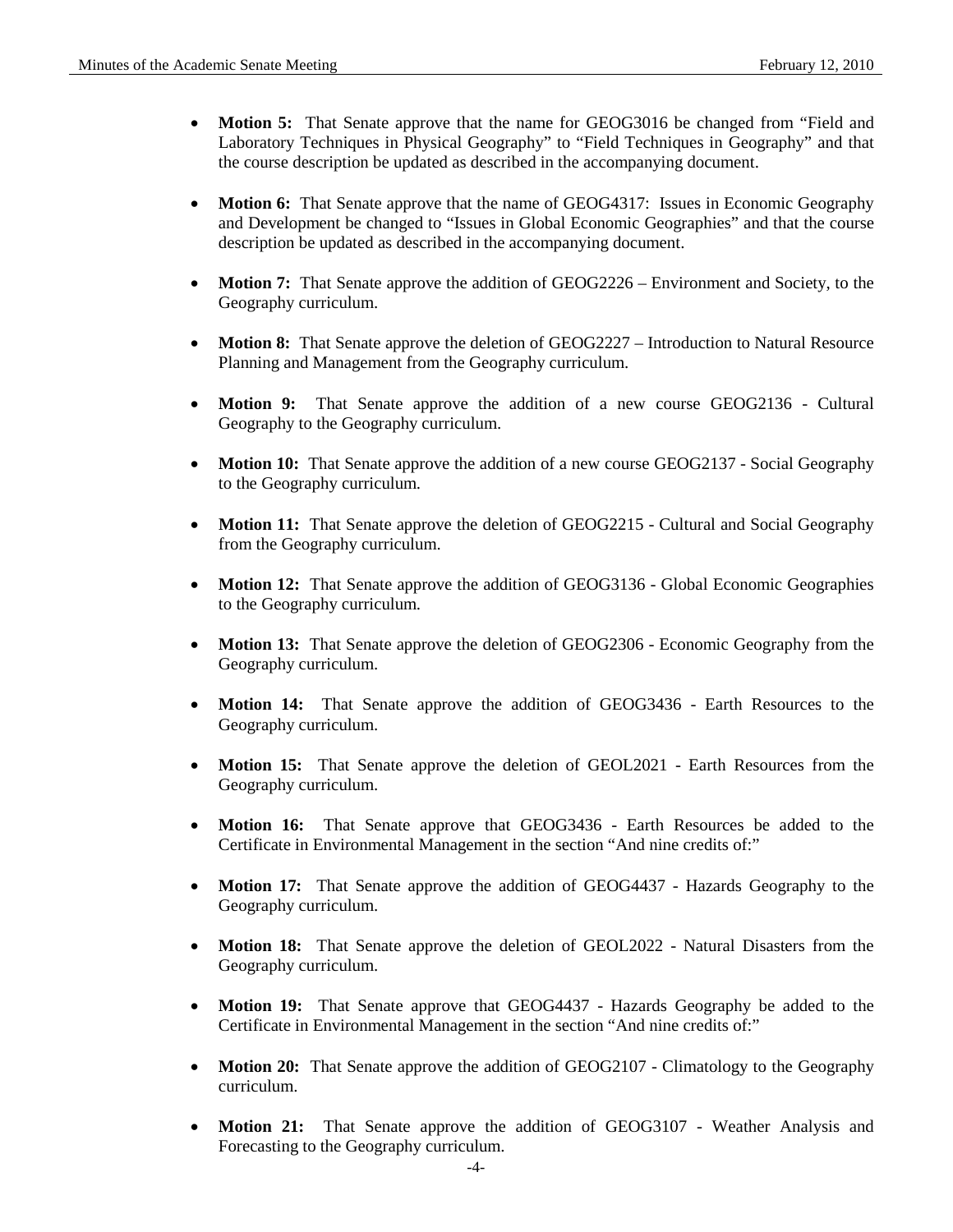- **Motion 22:** That Senate approve the deletion of GEOG3105 Climatology from the Geography curriculum.
- **Motion 23:** That Senate approve the addition of GEOG3086 Principles of Biogeography to the Geography curriculum.
- **Motion 24:** That Senate approve the addition of GEOG4087 Advanced Biogeography to the Geography curriculum.
- **Motion 25:** That Senate approve the deletion of GEOG3115 Biogeography from the Geography curriculum.
- **Motion 26:** That Senate approve the addition of a new course GEOG3076 Regional Geography of Africa to the Geography curriculum.
- **Motion 27:** That Senate approve the addition of a new course GEOG3096 Environmental Hydrology" to the Geography curriculum.
- **Motion 28:** That Senate approve the addition of a new course GEOG4247 Watershed Modeling to the Geography curriculum.
- MOTION 18: Moved by C. Cooper, seconded by G. Phillips that Senate approve Motions 3 28 of the USC report dated January 22, 2010, as one omnibus motion. CARRIED
- MOTION 19: Moved by C. Cooper, seconded by R. Vanderlee that Senate approve ADMN1607-Business Mathematics or ECON1127 - Introduction to Mathematics for Economists as alternate prerequisites for ECON2126/ADMN2606 - Elementary Statistical Methods for Economists. CARRIED

# Teaching and Learning Committee

MOTION 20: Moved by C. Cooper, seconded by C. McFarlane that Senate receive the report of the Teaching and Learning Committee dated January 26, 2010. CARRIED

# REPORTS FROM OTHER BODIES

# Alumni Association

Senator Benevides from the Alumni Association was pleased to report that the Alumni Homecoming Cards have been approved. She also reported that the Association has donated \$1000 to the student food bank. Cheques for \$500 will be issued twice a year.

# Council of Ontario Universities

The COU report was forwarded to Senators earlier in the week at the request of the Academic Colleague, Senator Noel.